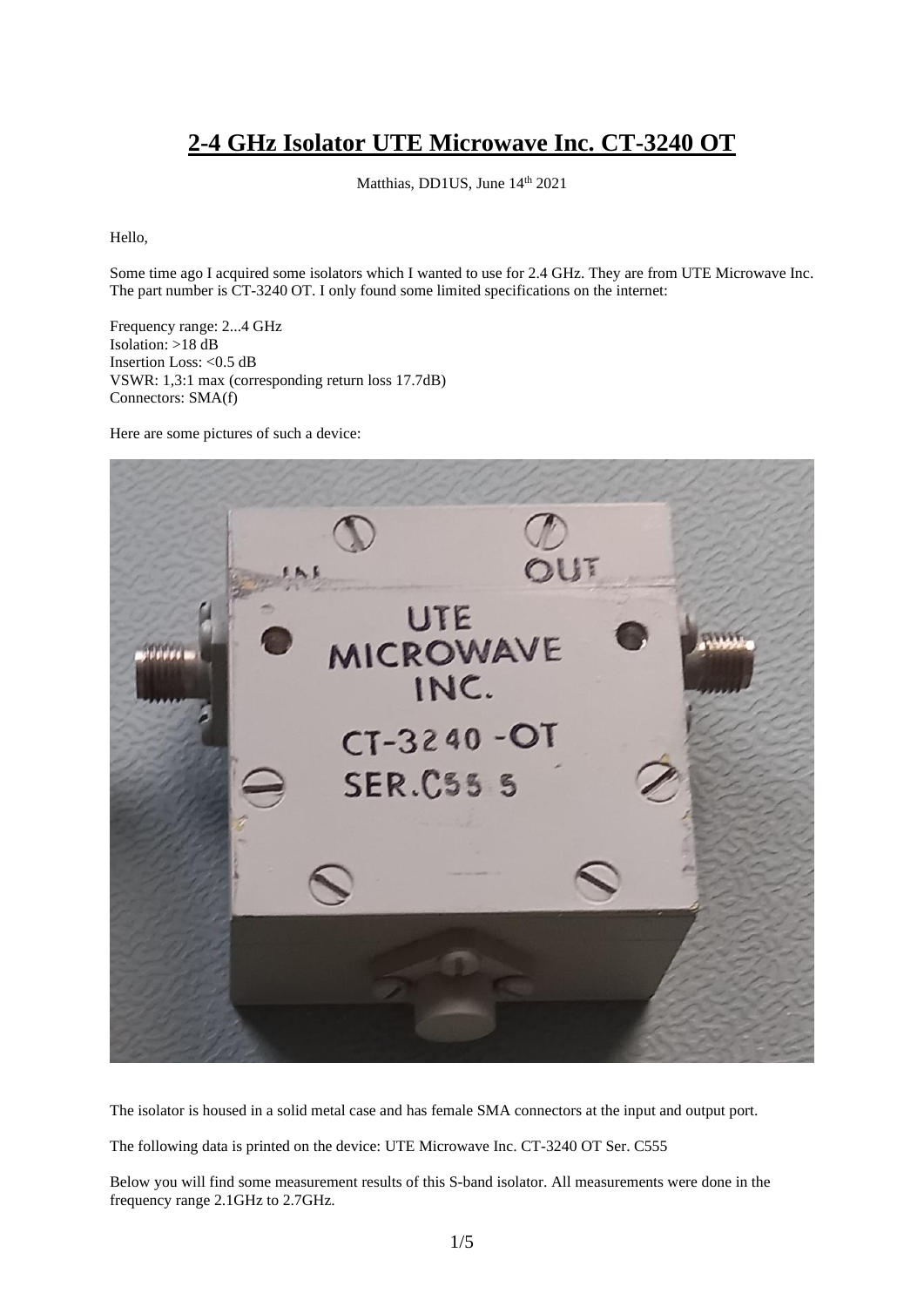$s_{11}$  $L06$ 5 dB/REF 0 dB  $3! - 25.041$  dB 2400.000 000 MHz MARKER 3<br>2.4 GHz CH1 Markers  $18 - 27.513$ dB<br>2.30000 GHz 2-26.035 dB<br>2.35000 GHz -24.562 dB<br>-45000 GHz ر<br>2  $-24.216dB$ 5.  $2.50000$  GHz ₩ 죻 孕  $\frac{1}{2}$  $\Phi$ START 2 100.000 000 MHz STOP 2 700.000 000 MHz

S11 input matching (return loss at 2400MHz is 25dB)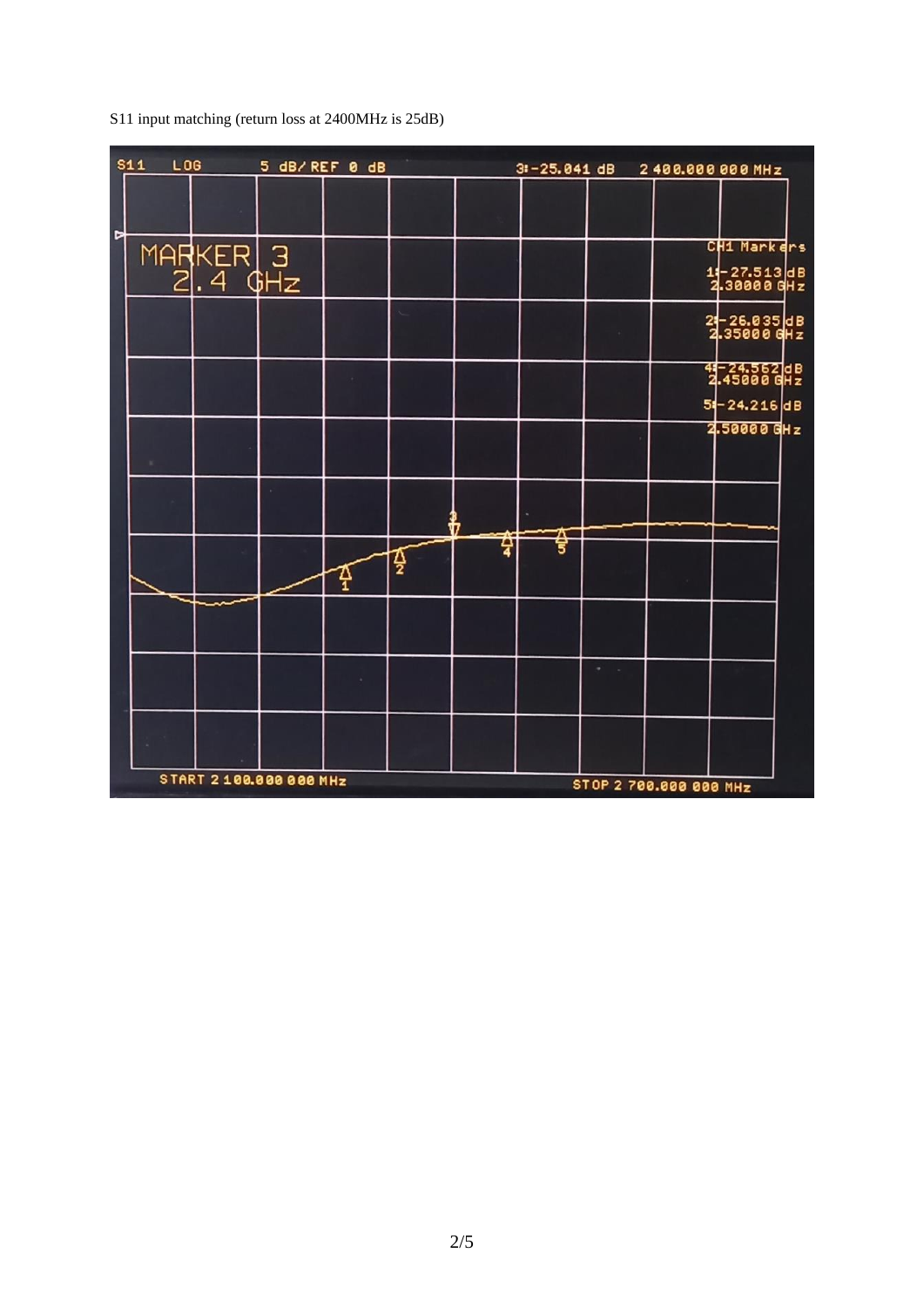| L06<br><b>S21</b> |                     | $.1$ dB/REF 0 dB        |   | 3:-.21880 dB 2400.000 000 MHz |  |      |                        |                            |  |
|-------------------|---------------------|-------------------------|---|-------------------------------|--|------|------------------------|----------------------------|--|
|                   |                     |                         |   |                               |  |      |                        |                            |  |
|                   |                     |                         |   |                               |  |      |                        | CH1 Markers                |  |
|                   | MARKER 3<br>2.4 GHz |                         |   |                               |  |      |                        | 11-23010 dB<br>2.30000 GHz |  |
|                   |                     |                         |   |                               |  |      |                        | 24-22210 dB<br>2.35000 GHz |  |
|                   |                     |                         |   |                               |  | gymn | m                      | √27410d8<br>√27450004Hz    |  |
|                   |                     |                         | ş |                               |  |      |                        | 54-.22460dB                |  |
|                   |                     |                         |   |                               |  |      |                        | 2.50000 GHz                |  |
|                   |                     |                         |   |                               |  |      |                        |                            |  |
|                   |                     |                         |   |                               |  |      |                        |                            |  |
|                   |                     |                         |   |                               |  |      |                        |                            |  |
|                   |                     |                         |   |                               |  |      |                        |                            |  |
|                   |                     |                         |   |                               |  |      |                        |                            |  |
|                   |                     |                         |   |                               |  |      |                        |                            |  |
|                   |                     |                         |   |                               |  |      |                        |                            |  |
|                   |                     |                         |   |                               |  |      |                        |                            |  |
|                   |                     |                         |   |                               |  |      |                        |                            |  |
|                   |                     |                         |   |                               |  |      |                        |                            |  |
|                   |                     | START 2 100.000 000 MHz |   |                               |  |      | STOP 2 700.000 000 MHz |                            |  |

S21 forward transmission (insertion loss at 2400MHz is 0.22dB)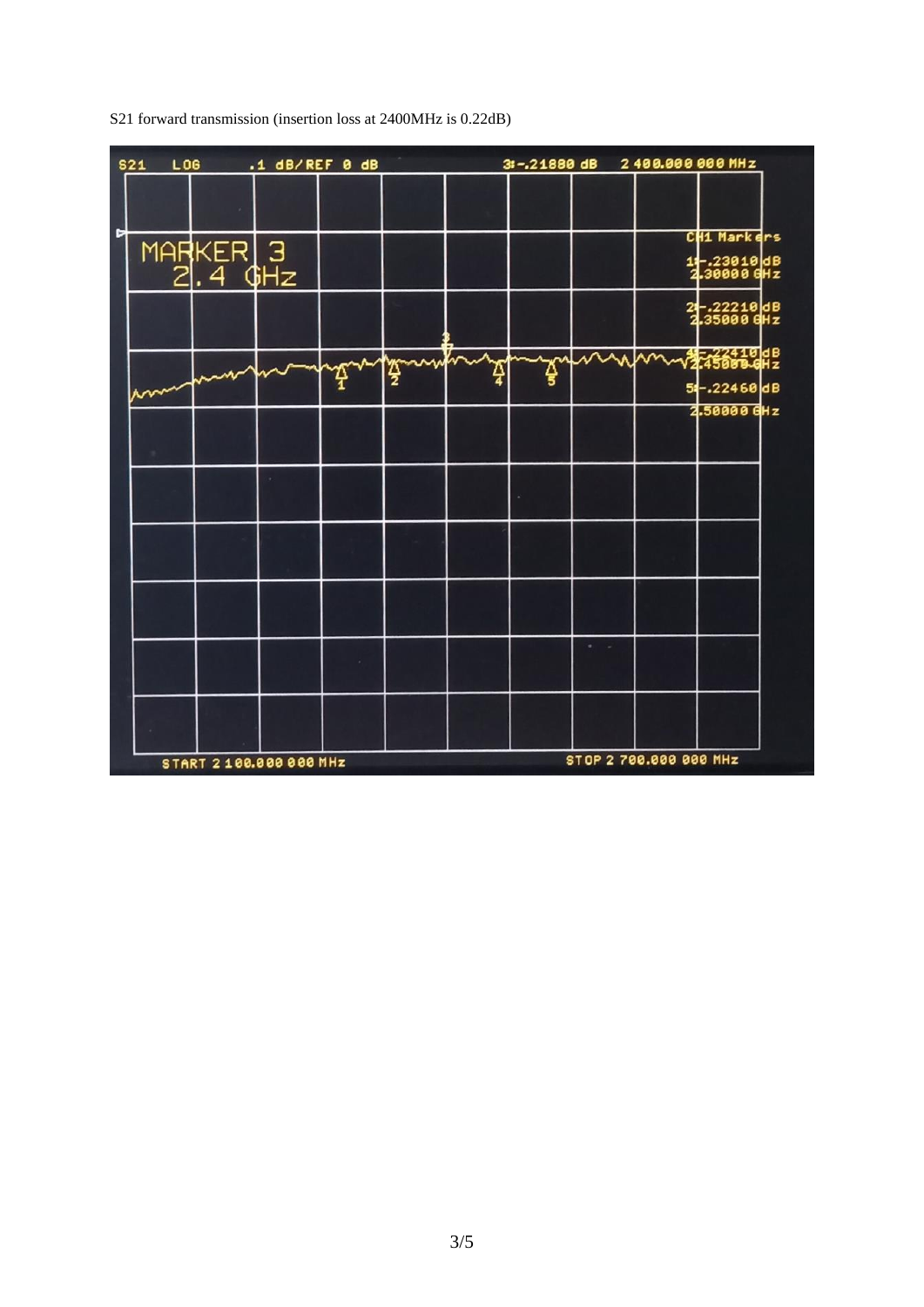

S12 reverse transmission (isolation at 2400MHz is >39dB)